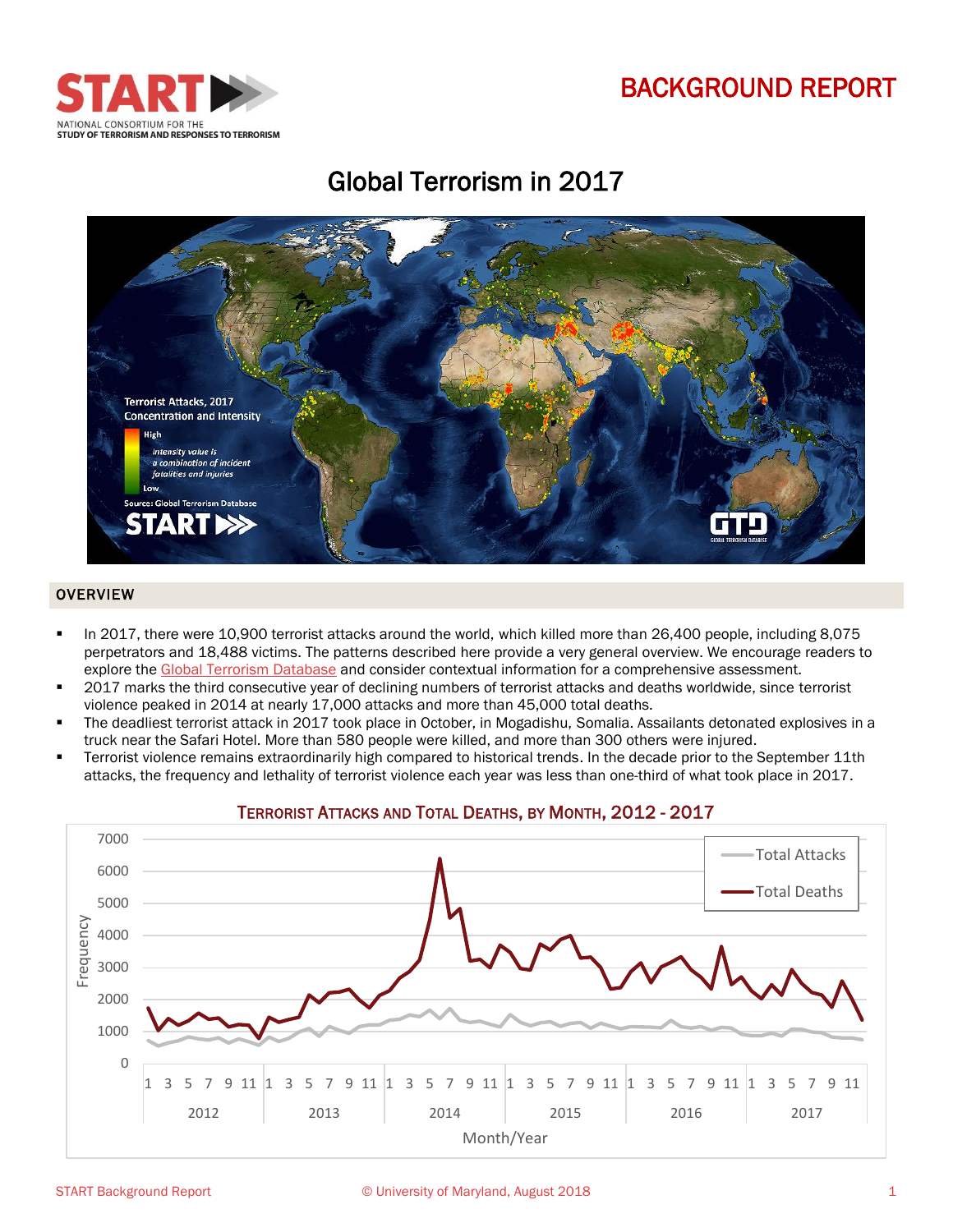### LOCATION

 Terrorist violence remained heavily concentrated in certain locations and coincided with other types of political violence. More than half of all attacks took place in four countries: Iraq (23%), Afghanistan (13%), India (9%), and Pakistan (7%). More than half of all deaths took place in three countries: Iraq (24%), Afghanistan (23%), and Syria (8%).

| <b>Region</b>               | <b>Total</b><br><b>Attacks</b> | % of<br>Total | % Change<br>from 2016 | Total<br><b>Deaths</b> | % of<br>Total | % Change<br>from 2016 |
|-----------------------------|--------------------------------|---------------|-----------------------|------------------------|---------------|-----------------------|
| Middle East & North Africa  | 3780                           | 35%           | $-38%$                | 10819                  | 41%           | $-44%$                |
| South Asia                  | 3430                           | 31%           | -6%                   | 7664                   | 29%           | $-2%$                 |
| Sub-Saharan Africa          | 1970                           | 18%           | $-5%$                 | 6712                   | 25%           | 1%                    |
| Southeast Asia              | 1020                           | 9%            | -5%                   | 811                    | 3%            | 27%                   |
| Western Europe              | 291                            | 3%            | 7%                    | 83                     | 0%            | $-65%$                |
| South America               | 172                            | 2%            | 8%                    | 101                    | 0%            | 16%                   |
| Eastern Europe              | 110                            | 1%            | $-18%$                | 101                    | 0%            | $-10%$                |
| <b>North America</b>        | 97                             | 1%            | 29%                   | 124                    | 0%            | 70%                   |
| Australasia & Oceania       | 12                             | 0%            | 20%                   | $\overline{4}$         | 0%            |                       |
| Central Asia                | 7                              | 0%            | -59%                  | 6                      | 0%            | -71%                  |
| East Asia                   | 7                              | 0%            | $-13%$                | 16                     | 0%            | $-50%$                |
| Central America & Caribbean | 4                              | 0%            | 33%                   | 4                      | 0%            | $-56%$                |
| <b>Worldwide Total</b>      | 10900                          | 100%          | $-20%$                | 26445                  | 100%          | $-24%$                |

## TERRORIST ATTACKS AND TOTAL DEATHS IN 2017, BY REGION

- Several locations experienced especially large decreases in terrorist violence between 2016 and 2017. These include:
	- Turkey, where the number of terrorist attacks decreased 67% and the number of total deaths decreased 78%.
	- Yemen, where the number of terrorist attacks decreased 57% and the number of total deaths decreased 50%.
	- Saudi Arabia, where the number of terrorist attacks decreased 56% and the number of total deaths decreased 81%.
- Libya, where the number of terrorist attacks decreased 55% and the number of total deaths decreased 81%. Several locations experienced especially large increases in terrorist violence between 2016 and 2017. These include:
	- Nepal, where the number of terrorist attacks increased 474%, though these attacks were rarely lethal.
		- Cameroon, where the number of terrorist attacks increased 68%, though the number of total deaths decreased 15%.
	- Myanmar (Burma), where the number of terrorist attacks increased 55% and the number of total deaths increased 199%.
	- Kenya, where the number of terrorist attacks increased 49% and the number of total deaths increased 75%.
- In the United States, there were 65 terrorist attacks in 2017, compared to 64 in 2016. However, terrorist attacks in the United States killed 91 victims in 2017, a 49% increase compared to the number of victim deaths in 2016.
- There were 17 lethal terrorist attacks in the United States in 2017, compared to six in 2016.
	- The deadliest attack in the United States took place in October, in Las Vegas, where an anti-government extremist shot and killed 58 people attending a music festival, and wounded more than 850 others.
	- Also in October, an assailant inspired by the Islamic State drove a rental truck into people on a bike path for approximately one mile in New York City. The attack killed eight people, including several tourists, and injured at least 12 others.
	- Other lethal attacks in the United States took place in California, Colorado, Florida, Kansas, Maryland, Louisiana, New Mexico, New York, Oregon, Tennessee, and Virginia, and attackers were motivated by a variety of ideological goals.

#### PERPETRATORS

- Information on the perpetrator of the attack was reported for 60% of all attacks worldwide in 2017. In 100 attacks, the individual perpetrator or perpetrators were identified, but they were not known to be affiliated with a particular organization. This marks an increase in the number of attacks carried out by unaffiliated individuals, compared to 76 such attacks in 2016. The overall lethality and average lethality of attacks carried out by unaffiliated individuals decreased in 2017, when these attacks resulted in 173 deaths, compared to 218 in 2016.
- In 2017, 369 groups and organizations carried out terrorist attacks worldwide. This was consistent with the pattern in 2016, when 370 groups and organizations were identified as perpetrators of terrorist attacks. The perpetrator groups responsible for the most attacks in 2017 are shown in the table below.